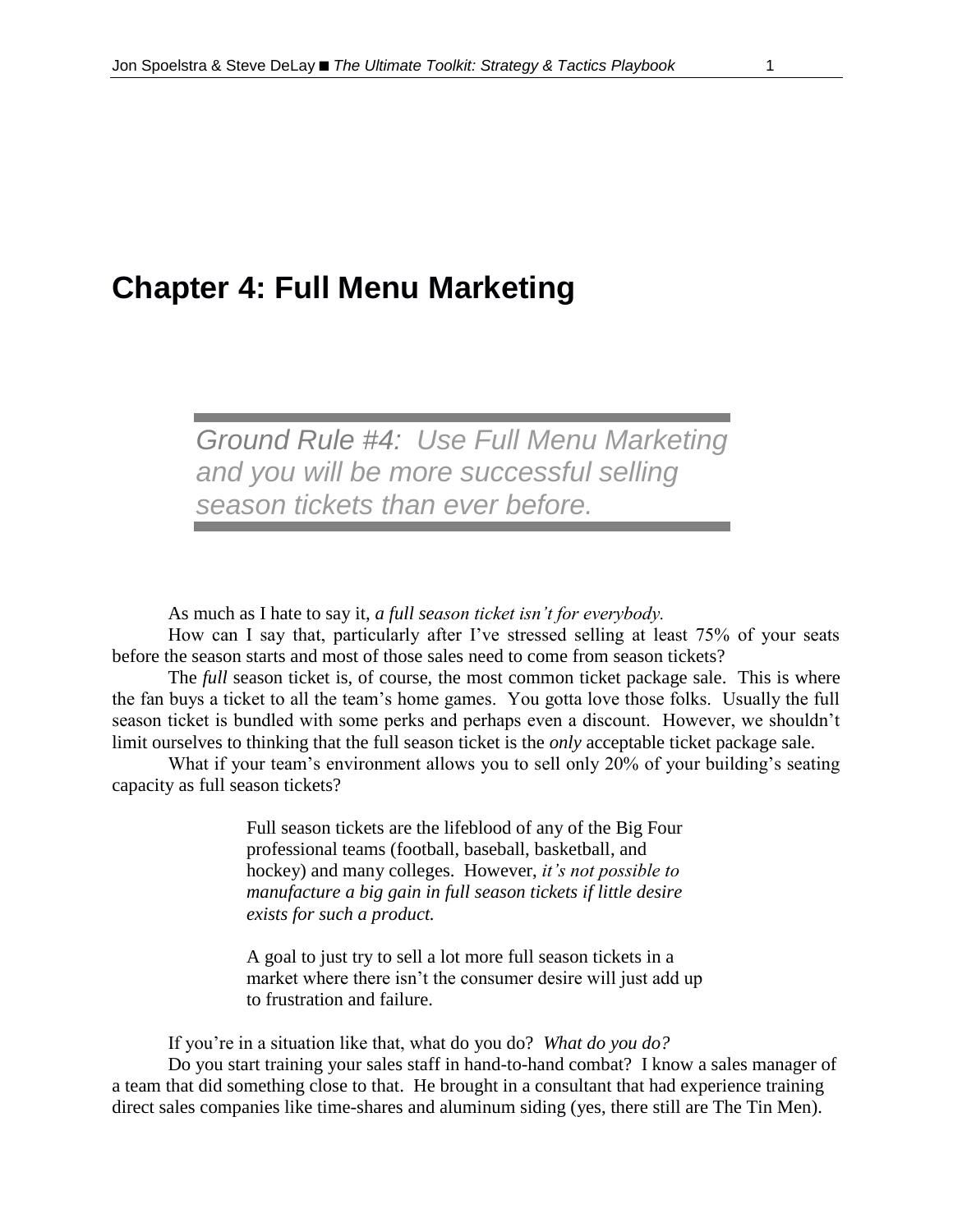This consultant taught the ticket sales staff brass-knuckle, one-call-close, leave-no-prisoners high pressure sales tactics. The sales manager showed me their pitch. It was beautiful. He had a large colorful fold-out presentation that would be eventually placed during the pitch on the prospect's office desk or kitchen table. There were two false closes and then *wham* the full power-packed close complete with special gifts for ordering *now*.

Did it work? Sure, they sold more season tickets—about as many to make up for the loss of season ticket renewals from the season before. There was no net gain in full season tickets; they were just back where they started.

Did they keep those new full season ticketholders the next year? Less than 40% of them renewed. Now, to just get back to even, his armed sales staff would have to scour their market for more targets that would succumb to the high pressure.

While I'm a huge believer in full season tickets, I'm not a big believer in jamming a product down somebody's throat. The reason is quite simple: If they're buying something they really don't want, but buy because of extreme pressure, then a large percentage of those buyers won't renew. I would much rather sell the fan a package that is acceptable to them at initial purchase time *and* at the subsequent *renewal time.*

> To reach the level of selling out every game, you're in the *ticket renewal business* as well as the ticket selling business. You absolutely need a very high percentage of renewals to reach soldout levels.

We'll get into how to *package, sell, and renew season tickets* later in Chapter 10 in this *Playbook*. However, to dramatically increase season ticket sales, you first need to know the principles of *Full Menu Marketing.* Using Full Menu Marketing, *you will be more successful selling season tickets than ever before.*

For Full Menu Marketing to work, you need to know the dynamics of selling the nonseason ticketholder a bundle of tickets in advance.

## *HOW TO SELL SOMETHING THAT THE BUYER WANTS TO BUY*

Many teams seem to want to sell a product that fans don't want to buy. That's a difficult dynamic for dramatically increasing season ticket sales. Here are three reasons why a full season ticket is *not* right for most people in your market:

 **Money**. A pair of NBA season tickets in a desirable section can cost up to \$12,000 and more. That's \$12,000 in *cash*. When the economy is poor, that's a \$12,000 decision that is often difficult to make for many companies. For individuals, that \$12,000 could go a long way in mortgage payments or car payments. There is an army of people who just can't come up with that type of money in cash. Even if you gave a major discount, like 20, 30, or 40%, you're still talking about a big chunk of cash for someone to fork over. Does that mean that fan should be ignored as advance ticket buyers? Should we relegate this fan to being a walk-up buyer? Absolutely not on both questions!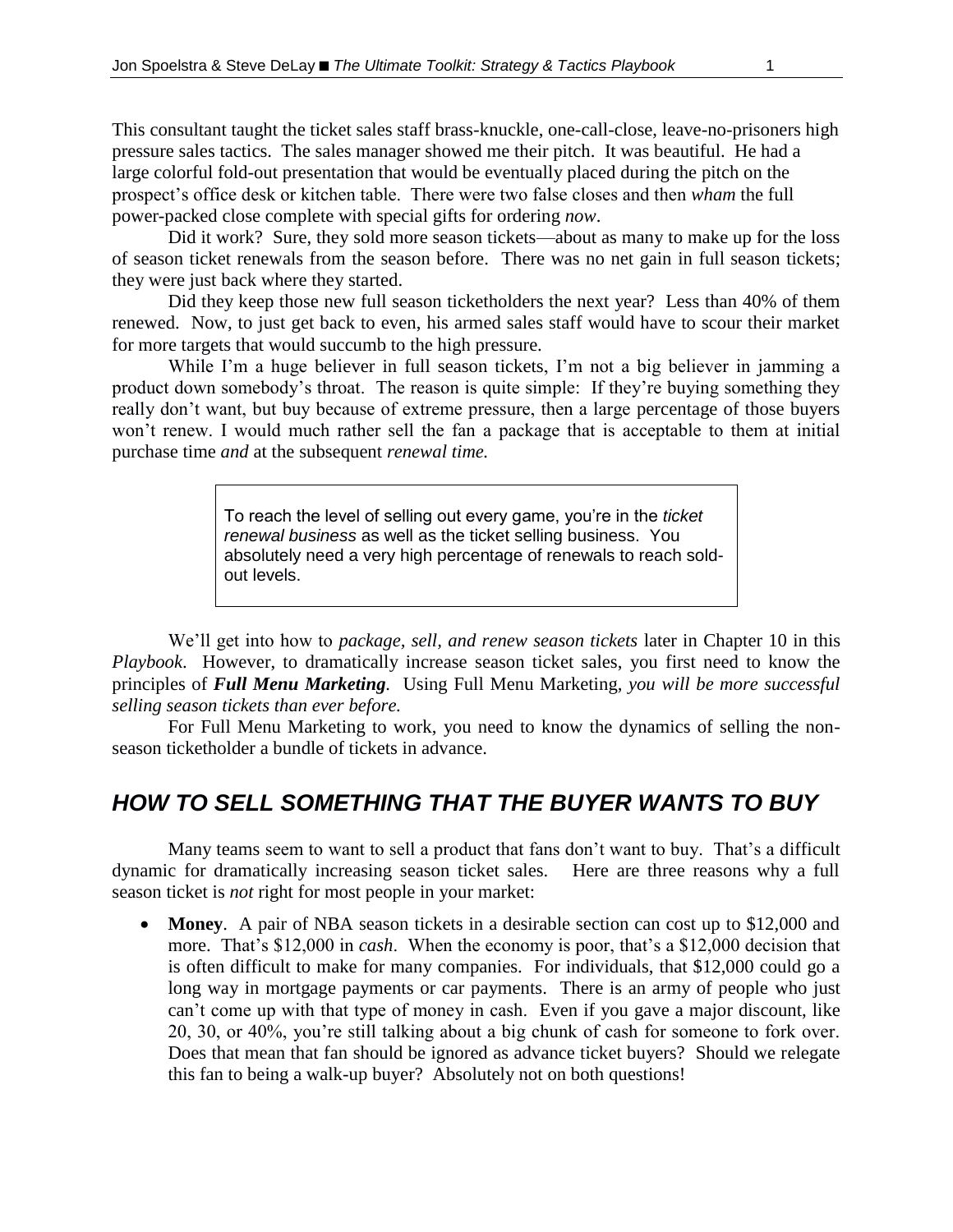*Economics* should never be a reason fans *don't* buy ticket packages*.*

If you skimmed over the paragraph above, here's a chance to read it again:

*Economics should never be a reason fansdon't buy ticket packages.*

*A smaller ticket package can solve the money problem.*

• **Time.** If you're involved in the community, a 40+ game NBA or NHL home schedule puts tremendous pressure on your calendar. Imagine an 81 game Major League Baseball schedule! A 41-game home schedule works out to almost two home games a week. Instead of relaxation and fun, attending games blurs into school board meetings and charity functions. An 81 game baseball schedule works out to 3 or 4 games a week, almost every other day. Even worse, in baseball there could be a home game on *eight straight nights*. Quickly, attending the games seems to be an *obligation*, instead of recreation. One or two games a month, however, would be an anticipated respite to a busy schedule.

While some people are very active in the community, others don't get to spend much time in theirs. I'm not just referring to long-haul truckers or traveling salespeople. Many business people have to travel on a regular basis two or three days a week. Sure, they're home most weekends, but more than half of NBA games aren't played on those days.

Only football is a perfect fit for most fans' schedules and bank accounts. In college football, the fans have six to seven Saturdays to attend home games. In pro football, it's only eight Sundays during the regular season (and maybe an occasional Monday night substituted for one of those Sundays).

• **Interest level.** Not every fan is a fanatic. These types of fans enjoy the sport and the team, but they're not committed enough to go to *every* home game. Will their interest level increase with more attendance? Perhaps. Or it might become a grind and they stop attending even most of the games. At season's end, that buyer might look in a desk drawer and see all those unused tickets and do some quick math. That quick math would show that hundreds or even thousands of dollars were wasted, ending up as unused tickets in a desk drawer. The team would then most likely lose that buyer the following season for any package.

Let's face it: For *most* fans, *a season ticket isn't right for them.* For a long season sport like basketball, hockey, or baseball, it's better that the fan *shares* season tickets. In most of those cases, it's better for *the franchise* that the fan shares tickets, attending about two to four games per month. Those can make attending the games something special—having dinner before the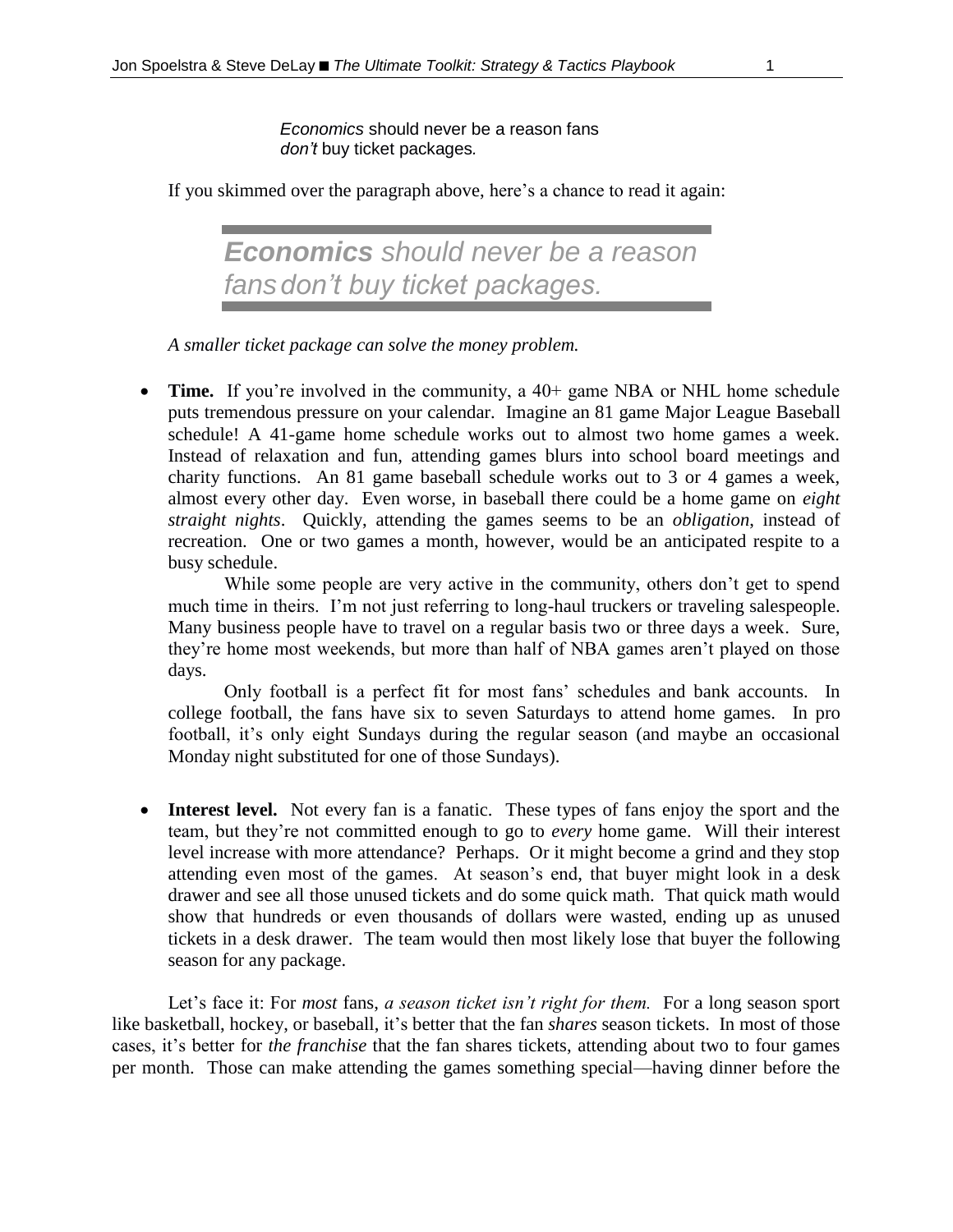game at a favorite restaurant and perhaps a cocktail after the game. This keeps their interest fresh, it is not a grind, and it keeps them coming back.

### *YOU'RE ALREADY DOING SHARING WHETHER YOU LIKE IT OR NOT*

Here's how your fans are already sharing full season tickets:

- 1. **Corporate sharing**. A corporation that purchases season tickets naturally shares those tickets. The Chief Executive Officer isn't the only one that can sit in choice seats to see the home team play. There are other departments in the corporation from sales to engineering to accounting that shares those tickets as well as clients. Sure, for the *big game*, the CEO might exercise his clout for the tickets. For the other games, however, even the janitor gets to share. With this corporate sharing, it doesn't put a burden on any one person's time. Sharing keeps the interest level in attending games high.
- 2. **Friends sharing**. It's common that friends will get together to share season tickets. This can range from just two people to six or seven or even more. When schedules for the upcoming season are announced, they'll get together to have a "draft party." This is where they'll conduct a draft process like the NFL and NBA do for players. In this case, the draft is to choose which games each person will attend. They each consider their personal schedule and opponents they would like to see. This by itself is a fun event for people that share season tickets. Many times, the drafting of games is just the first step. Second and third steps are filled with negotiations like: *I'll trade you a Bulls and 76er game for a Lakers game.*

## *THE BEST OF ALL POSSIBLE WORLDS*

The best of all possible worlds concerning season tickets would be *where every seat in the arena was shared by at least four fans.* Heck, we pretty much did this with a minor league baseball team, the Dayton Dragons. With the Dragons, we capped full season tickets at 3,000 even though the ballpark sat 7,500 people. We could have sold a lot more full season tickets if we'd chosen to. Instead, we chose to sell *smaller* ticket packages. We sold 18-game plans, or one-fourth of the season. We sold over 12,000 of those! (The Dayton Dragons, by the way, broke the global professional sports team sellout record in 2011, previously held by the Portland Trail Blazers, and the Dragons have sold every ticket to every game for twelve years, over 900 games.)

This type of sharing benefits the fan and benefits the team. Where it benefits the fan is:

- 1. **Less financial commitment.** Sharing takes the financial investment in tickets down to a level where *more* can afford them.
- 2. **Limited calendar conflicts.** Sharing doesn't put a crunch on anybody's personal calendar.
- 3. **Anticipated experience.** Sharing keeps the experience of attending games fun and fresh.

Where it benefits the teams is: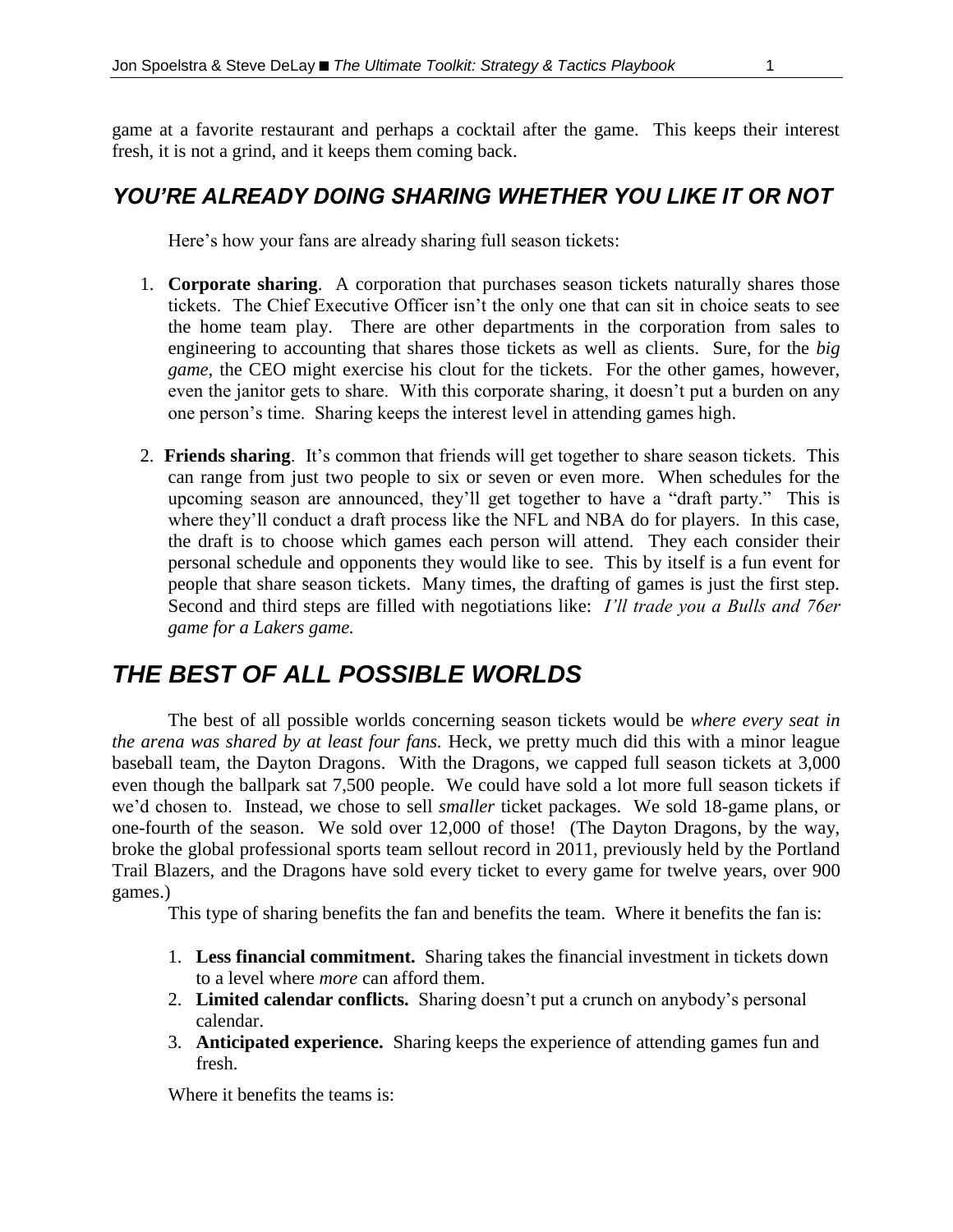- 1. **Less dependent on one buyer.** If four people share season tickets and one doesn't renew, the team still retains 75% of the order. The team resells that ticket package to someone new while retaining the other three accounts.
- 2. **Limit fan burnout.** Teams don't have to think about this for one or two seasons of sellouts that are dominated by full season ticketholders. But, what about in eight or nine years? If enough season ticketholders went to the majority of the home games, a certain portion will burn out. When they do, hope that your team is on an upcycle. Otherwise it might be difficult to replace those burned-out fans with new full season ticket buyers.
- 3. **Livelier, more fun crowd.** As I have said, there's nothing like going to a sold out sporting event. However, if your arena is filled with full season ticketholders that go to *every* game, you'll find that they cheer *less.* It could be that they are pacing themselves for the long season. Or it could be that they are somewhat jaded by the action—only the spectacular play will push their emotions through to whooping and hollering. When this happens, there is *less crowd electricity* making that sold out sporting event a little less fun. When each person has a little less fun, chances of nonrenewal start building.
- 4. **Serving the fan better.** Instead of selling the fan what the *team needs* (a full season ticket), the team is selling what the *fan wants and needs.* When the fan's wants and needs are the point of focus, the fan enjoys his tickets more. When this happens, the rate of renewal whisks past that 95% level.
- 5. **Higher potential revenue.** Most full season ticketholders think of the total dollars the tickets cost them and not the price per game. How much cash do they have to come up with to buy a full season ticket? When people purchase partial season tickets, it's possible to raise the ticket prices and still keep the financial commitment of each person that shares at a reasonable level. Let's take a look at the NBA 41 game season:

| Tvpe            | <b>Games</b> | Cost per tix | <b>Gross Cost 2 tickets</b> |
|-----------------|--------------|--------------|-----------------------------|
| Season tickets  | 41           | \$150 ea.    | \$12,300                    |
| 10 games        | 10           | \$150 ea.    | \$3,000                     |
| 10 games        | 10           | \$175 ea.    | \$3.500                     |
| 4 10 games $+1$ | 40           | \$175 ea.    | \$14,350                    |

*HIGHER TICKET PRICES ON PER GAME BASIS*

In the diagram above, two season tickets would cost the fan \$12,300. If four fans shared that same pair of season tickets, each would have to pay \$3,000 (one would get the  $41<sup>st</sup>$  game and have to pay \$3,300). The \$3,000 cost puts it into the realm of affordability for a far greater number of fans than the \$12,300 does.

If, however, those same tickets to the shared season ticketholders cost \$175 each, their gross cost would be \$500 more at \$3,500, but the final price would not be so prohibitive that they couldn't buy. With that scenario, the team would receive \$2,050 *more per two season tickets*. Multiply this by 3,000 pairs of tickets and your revenue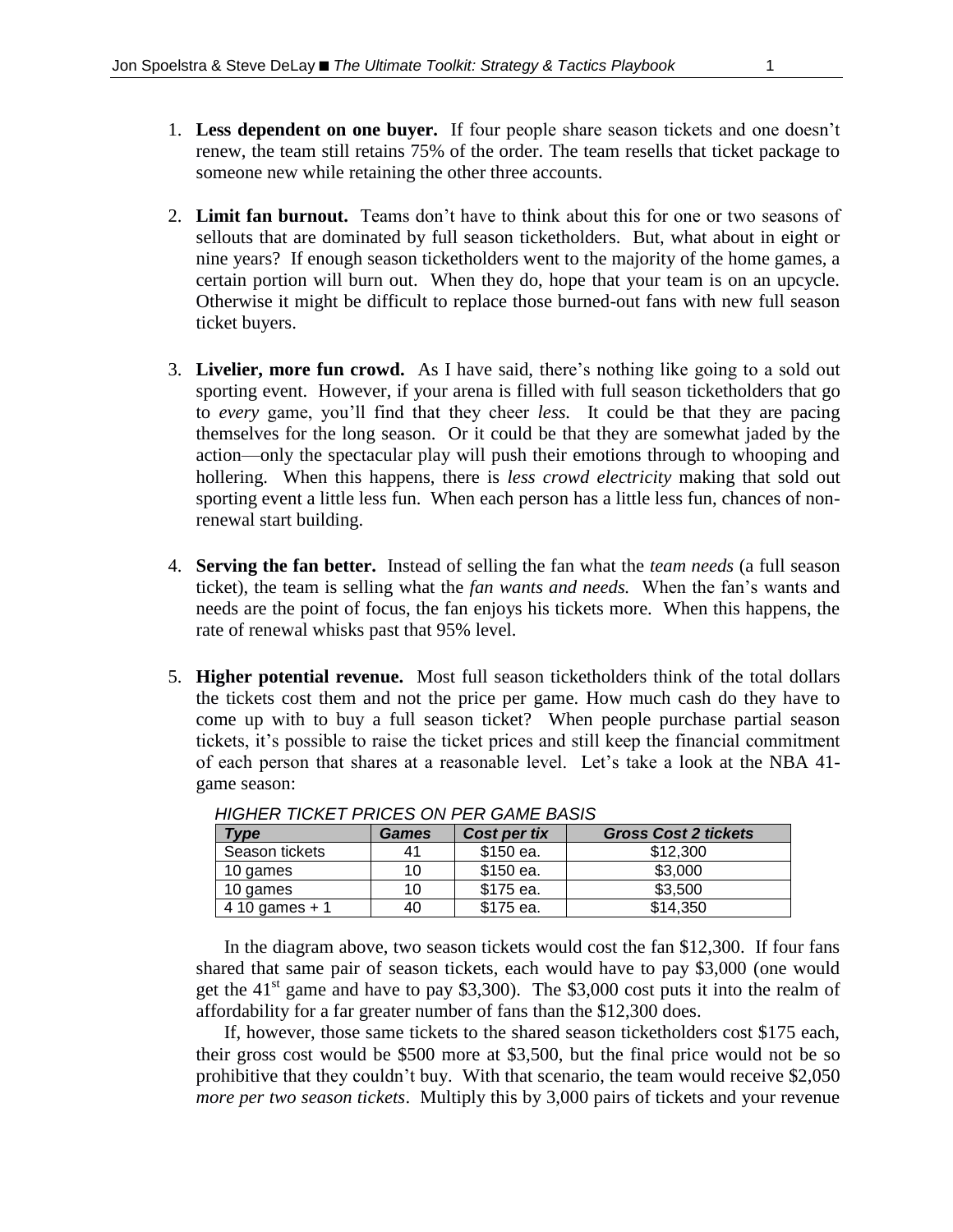increases by \$6,150,000! That's like walking down the street and finding \$6,150,000 just sitting there in cash, waiting for you to pick it up and deposit in your team's bank account, making a profit for your team and you a hero to the owner.

That's not all. Since fans buying partial ticket plans go to fewer games, they spend more per game on concessions. Just think, if you went to a full 41-game schedule of an NBA team, how enticing would those hot dogs be? Or popcorn and peanuts. But if you go once or twice a month, that hot dog tastes pretty good.

6. **Less demand for great seats.** When fans are sharing season tickets by purchasing a partial season ticket package, there is a lesser need to have *great seats.* For the occasional game, fans will tolerate what is perceived as less than prestigious seats. This, of course, is essential to selling out all season long. You need a large number of fans that don't *need* the best seats in the house to enjoy your games.

#### *IF SHARING IS THE BEST OF ALL POSSIBLE WORLDS FOR THE FAN AND THE TEAM, WHY DO WE RUN AWAY FROM IT?*

The reason I brought up The Best of All Possible Worlds is to illustrate *the importance of fans that don't buy full season tickets.*

Most teams ignore these fans for a large portion of the selling season. The thinking goes:

> "We've got to sell as many full season tickets as we can. We can't let a potential buyer buy *less* than a full season ticket. If they want to see the better games, if they want to sit in the same seat for games they attend, they will have to buy a FULL season ticket. Or let them eat cake."

After 90% of the selling season has passed, the prospects for non-full season ticketholders get some attention. After seemingly pressuring every man, woman, and child in the community for months to buy full season tickets, many teams will *then* spring Plan B onto the public a few weeks before the season starts. They launch smaller ticket packages like a 10 or 20 game plan.

## *WHY IN ALL BILLY HELL SHOULD YOU WAIT?*

Think of all the sales calls that a team's sales staff makes trying to sell season tickets. Hundreds. Hopefully thousands. Do you have an *exact* number for your team? (You should, by the way, but you'll learn more about that in Chapter 22.)

Think of the ammunition the sales staff from most teams currently has when they're out on a sales call. It's basically: *Buy a full season ticket or see you later.* What percentage of sales calls actually end up with a purchase of full season tickets? 5%? 10%? If it's 10%, which is considered pretty good by most teams, some teams would call that a victory. But let's look at the full picture: